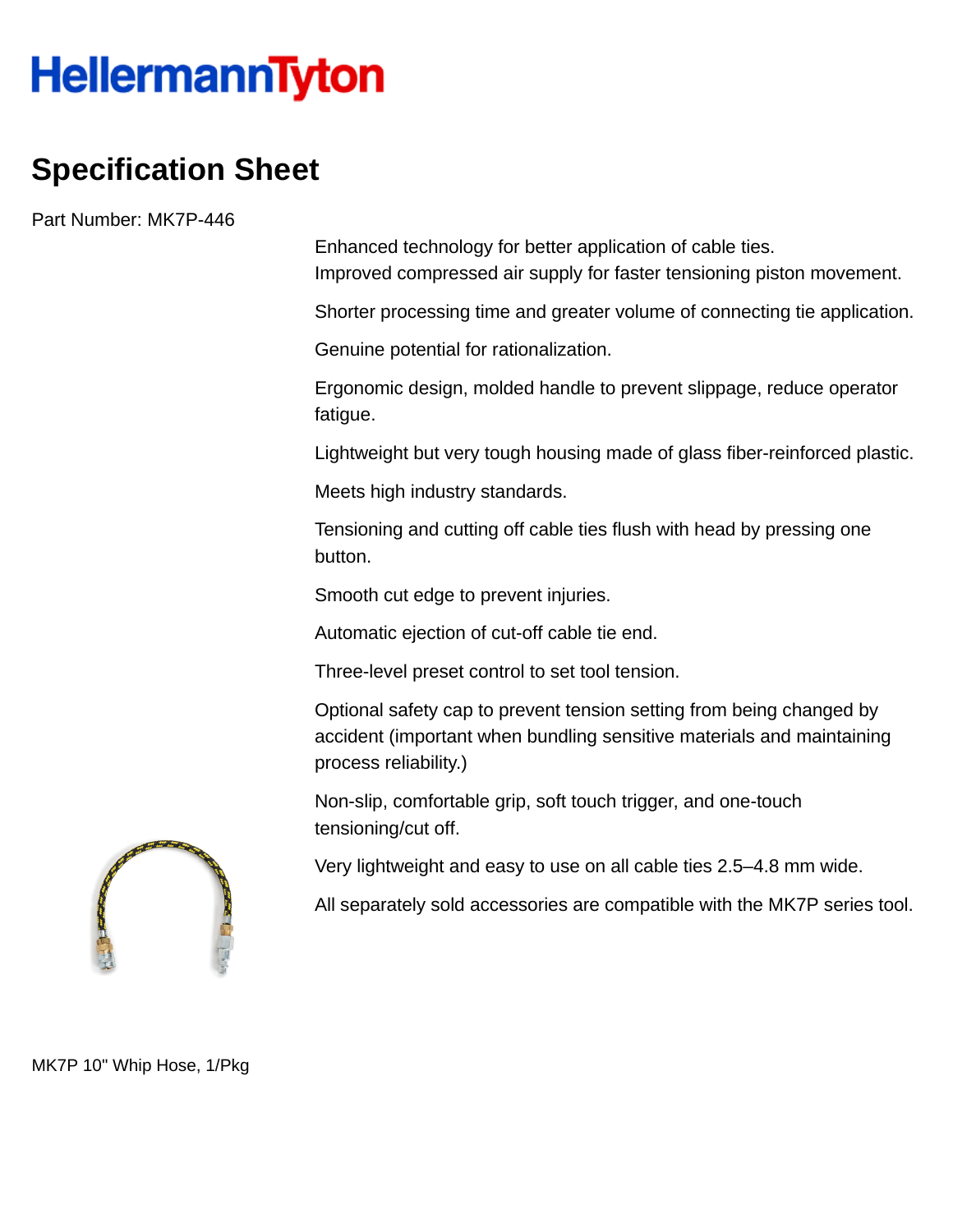| <b>Article Number</b>        | 110-10446                                                                                                                                                                                                                                                                                                                                                                                                                                                                                                                                                        |
|------------------------------|------------------------------------------------------------------------------------------------------------------------------------------------------------------------------------------------------------------------------------------------------------------------------------------------------------------------------------------------------------------------------------------------------------------------------------------------------------------------------------------------------------------------------------------------------------------|
| <b>Type</b>                  | <b>MK7P-446</b>                                                                                                                                                                                                                                                                                                                                                                                                                                                                                                                                                  |
| Color                        | Black (BK)                                                                                                                                                                                                                                                                                                                                                                                                                                                                                                                                                       |
| <b>Product Description</b>   | The Mark 7 Pneumatic (MK7P) is built to perform in demanding<br>production and manufacturing environments. Heavy duty precision<br>parts ensure repeatability in the tensioning process. The MK7P fits<br>comfortably in the operator's hand, reducing hand, arm and wrist<br>fatigue. Due to its ergonomic features, HellermannTyton's MK7P<br>makes it easier for the installer to consistently apply cable ties, while<br>maintaining correct tension and flush cut-off. Safety is enhanced, as<br>the MK7P can eliminate sharp edges of a cut-off cable tie. |
| <b>Short Description</b>     | MK7P 10" Whip Hose, 1/Pkg                                                                                                                                                                                                                                                                                                                                                                                                                                                                                                                                        |
| <b>Global Part Name</b>      | <b>MK7P-446-ST-BK</b>                                                                                                                                                                                                                                                                                                                                                                                                                                                                                                                                            |
| <b>Tension Setting Tools</b> | Adjustable                                                                                                                                                                                                                                                                                                                                                                                                                                                                                                                                                       |
| <b>Tension Force</b>         | 60-170                                                                                                                                                                                                                                                                                                                                                                                                                                                                                                                                                           |
| Material                     | Steel (ST)                                                                                                                                                                                                                                                                                                                                                                                                                                                                                                                                                       |
| <b>Material Shortcut</b>     | <b>ST</b>                                                                                                                                                                                                                                                                                                                                                                                                                                                                                                                                                        |
| <b>ROHS Compliant</b>        | Yes                                                                                                                                                                                                                                                                                                                                                                                                                                                                                                                                                              |